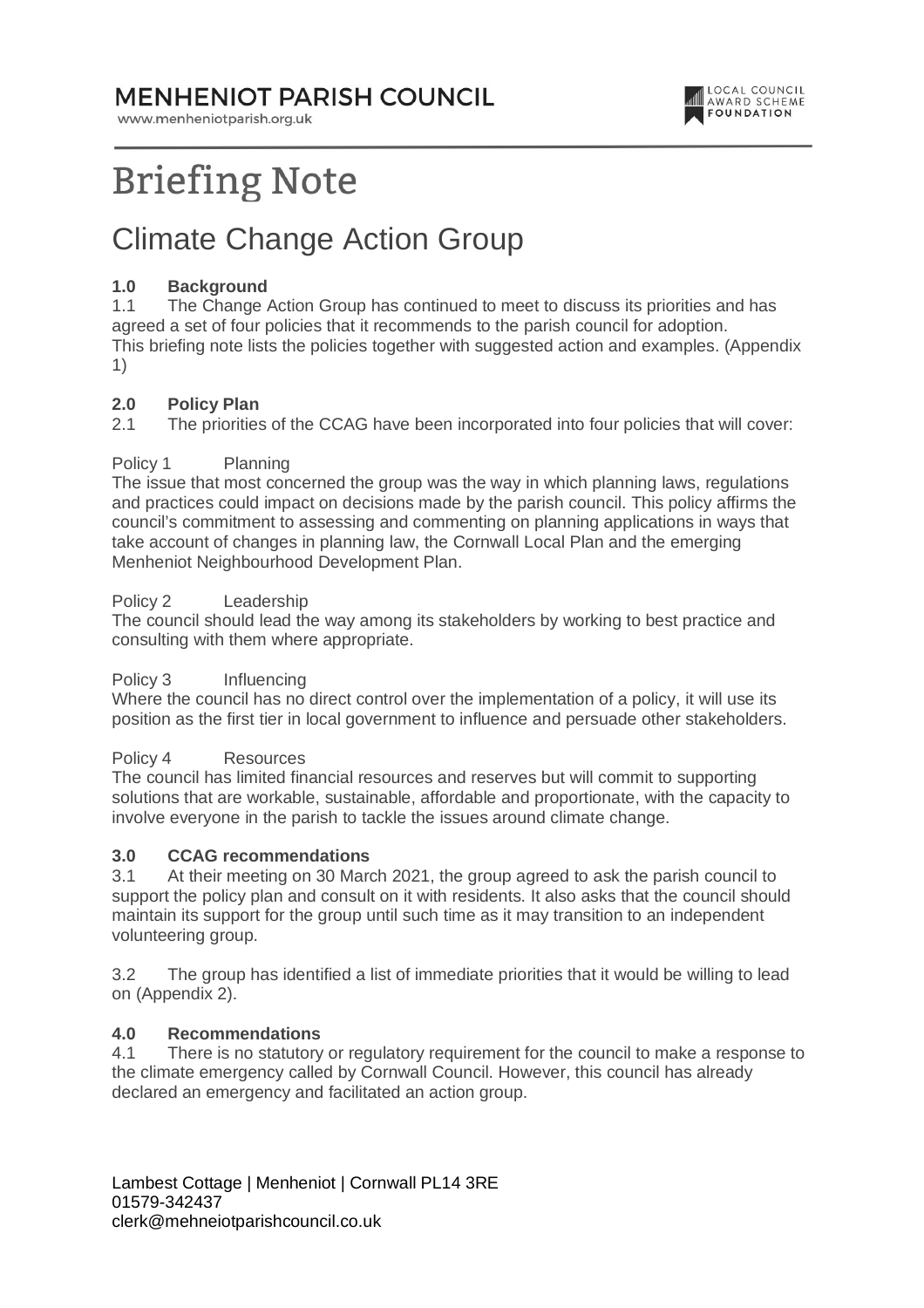4.2 Agree to consult with residents on the four policies. Because of restrictions during the pre-election period, this should not commence before May 6.

4.3 Agree to fund the design, production and distribution of a parish newsletter to promote the council's consultation and recruit volunteers for the project work.

4.4 Agree to reconsider the draft policies together with any feedback from the consultation at its June 17 public meeting with a view to adopting them.

Author: John Hesketh Parish Clerk Date: 9 April 2021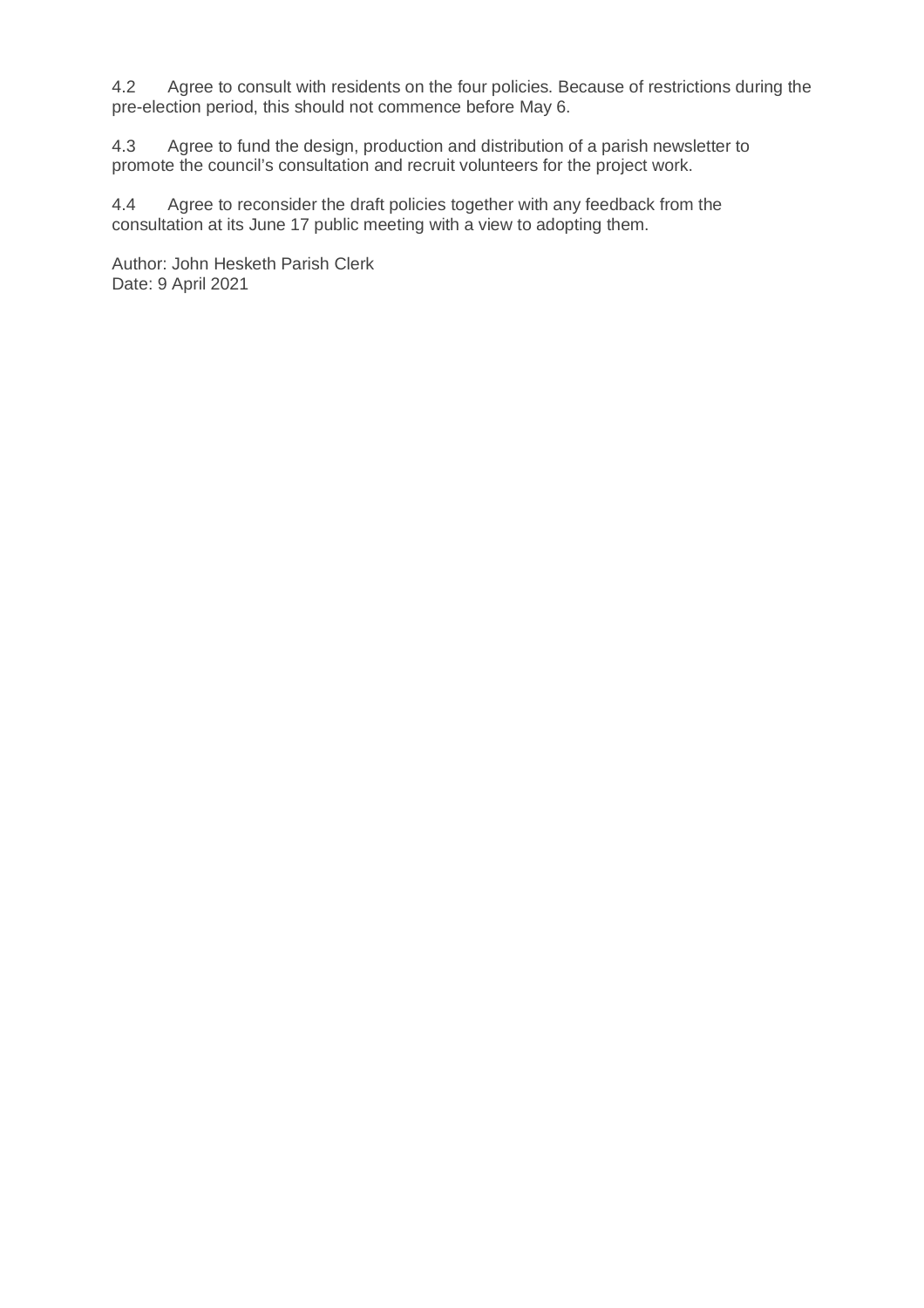### Appendix 1 Climate Change Policy Actions & Examples

#### **Policy 1 Planning**

- 1. The council will discharge its duties as a consultee in the planning process to comply with all aspects of the Cornwall Local Plan 2010-2030 and its subsequent iterations.
- 2. It will apply all policies contained in the Menheniot Neighbourhood Development Plan that relate to climate change.
- 3. It will incorporate new policies arising from the Cornwall Climate Emergency Development Plan Document (DPD), and other documents as they are adopted
- 1. The current system of receiving planning applications, producing a Weekly Planning Report, inviting applicants to attend the public meeting and publishing maps and drawings exceeds the statutory minimum requirements for a consultee.
- 2. The system of Planning Index, created by the parish council, will continue to evolve to include new policies contained in the NDP.
- 3. Parish council will continue to act as an active consultee in the production of new policies, and their application within the parish.

#### **Policy 2 Leadership**

- 1. The council will demonstrate leadership across the parish by working to best practice in all aspects of the management of its estate and assets.
- 1. All administrative functions have been reviewed and amended to reduce carbon emissions and recycle where possible.
- 2. The parish council is digital by default.
- 3. Use of water across council properties is managed by mechanical means to minimise waste.
- 4. Electricity is sourced from renewable tariff.
- 5. Lanterns in council managed light fittings (car park at Bowling Green) is energy efficient and regularly maintained.
- 6. The council will consult on alternative methods to manage weeds and ground management as part of its biannual contractor review.
- 7. Council will adopt a voluntary pledge to reduce individual carbon emissions and promote actions across the parish.
- 8. Council will recognise and reward individual people or voluntary groups who are making significant contributions to mitigating the impact of climate change.

#### **Policy 3 Influencing**

- 1. Where the council has no direct control over issues that may impact on climate change, it will use its best endeavours to influence other parish stakeholders.
- 1. Council will review its grants and donation policy so as to encourage the adoption of climate friendly practices among applicants.
- 2. Council will review the tenancy agreement of its allotment holders in order to enable them to sell surplus produce at local markets, so reducing food miles and encouraging local production.
- 3. Council will work with stakeholders (for example, local school, playgroup, church, parish hall, Old School Trust, farming community) to encourage a joined up approach to issues that impact the whole of the parish.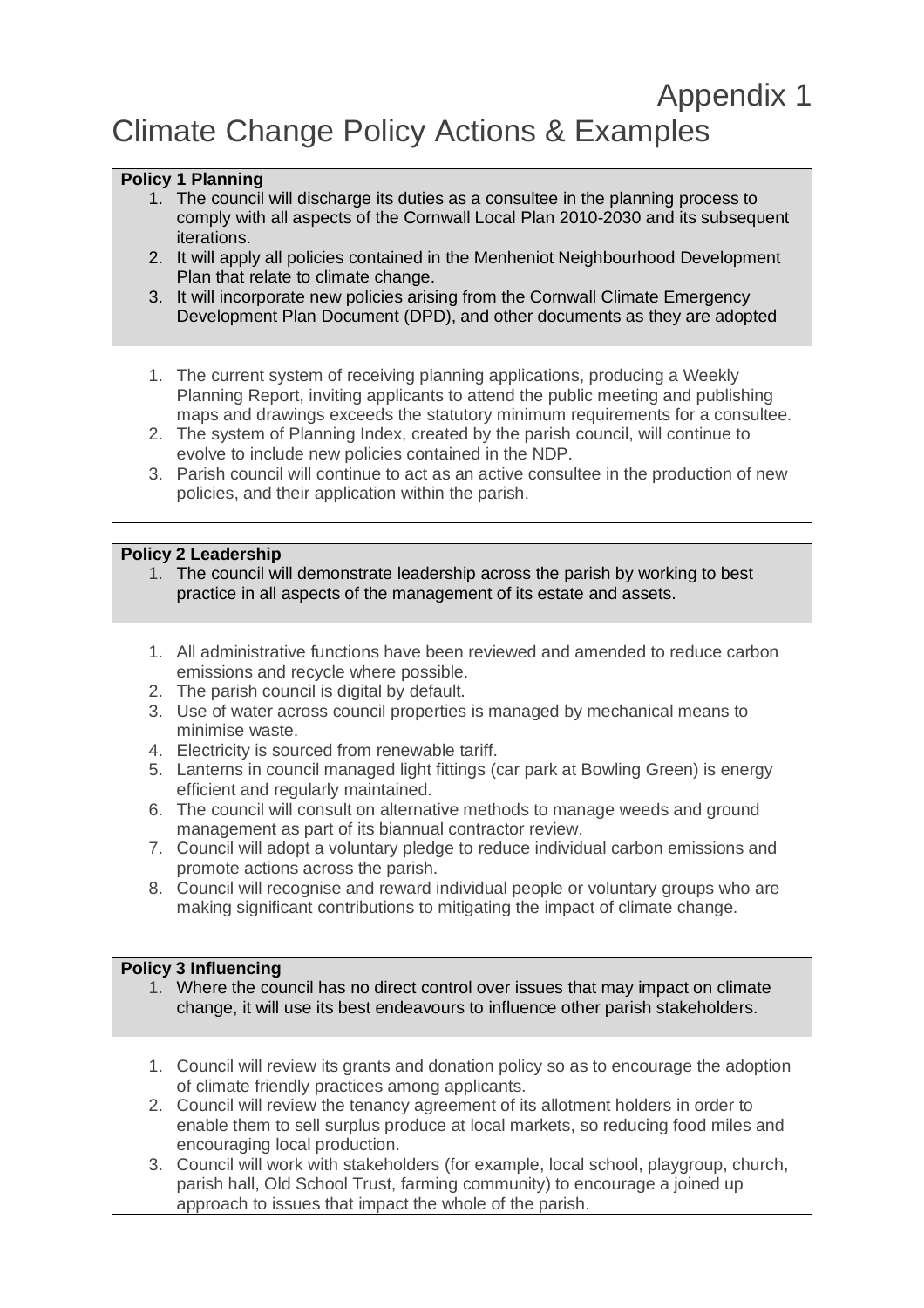#### **Policy 4 Resources**

- 1. The parish council will establish an annual budget for projects that can mitigate the impact of climate change and support movement towards a zero carbon environment.
- 2. The funding will be drawn from reserves and determined in November as part of the council's annual financial review.
- 1. The council already has a working system for receiving and assessing applications for grants and donation. Using this as a template, the council can quickly set up an equivalent system for climate change projects. Consultation will be needed to agree criteria for awards.
- 2. The council's reserves are finite and so there will need to be a limit to the annual budget. If the climate change fund mirrors the existing funds, then there is scope for quick decisions on low value donations, and sufficient separate funding for larger projects that may need substantial financial support.

2.5 Any plans and actions arising from these policies must be workable, sustainable, affordable and proportionate, with the capacity to involve everyone in the parish to tackle the issues around climate change.